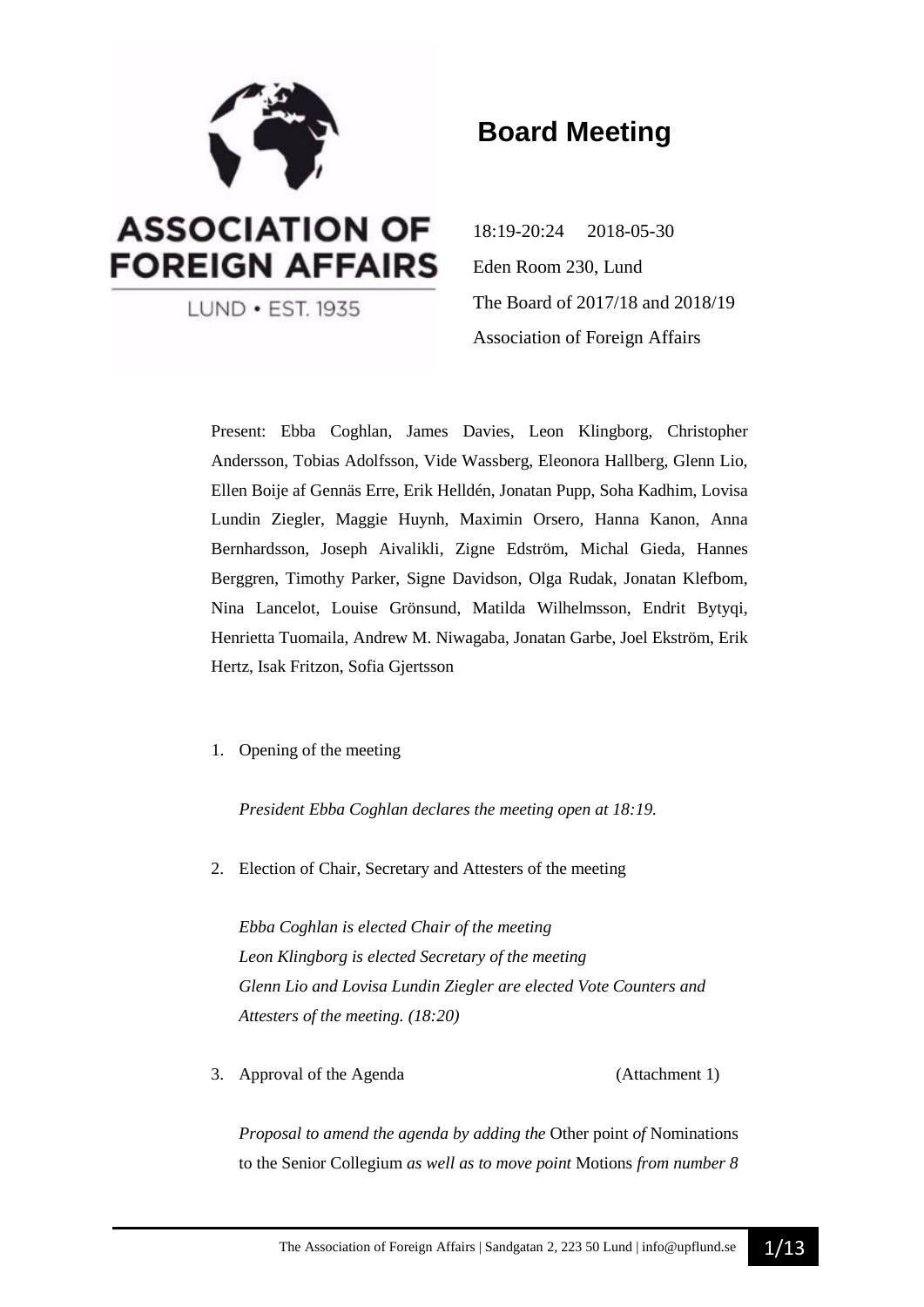*to number 4 and to change all other points accordingly, and to approve the agenda. Passed by acclamation. (18:24)*

- 4. Motions
	- A. Motion about collaboration between UPF Lund and Katedralskolan High School (Attachment 2)

*Board Member Jonatan Pupp presents the motion to the Board.*

*Discussion in the Board about the motion.*

#### Decision

*Proposal to establish a collaboration through a written contract between UPF Lund and Katedralskolan High School, to let the teachers at Katedralskolan High School appoint student ambassadors,*

*and*

*to appoint a contact person in the board in the beginning of the next board year, who will handle the communication between UPF Lund and the teachers at Katedralskolan High School. Passed by acclamation. (18:42) Motion Passed.*

*(Jonatan Pupp leaves the meeting at 18:44)*

5. Presidium reporting

#### Presidents

- The work of the Presidents and the association is now, towards the end of the operational year, slowing down.
- The Presidents will be working on the Annual Report in June, Committee Heads are encouraged to send in sections describing their work during the year, which are to be added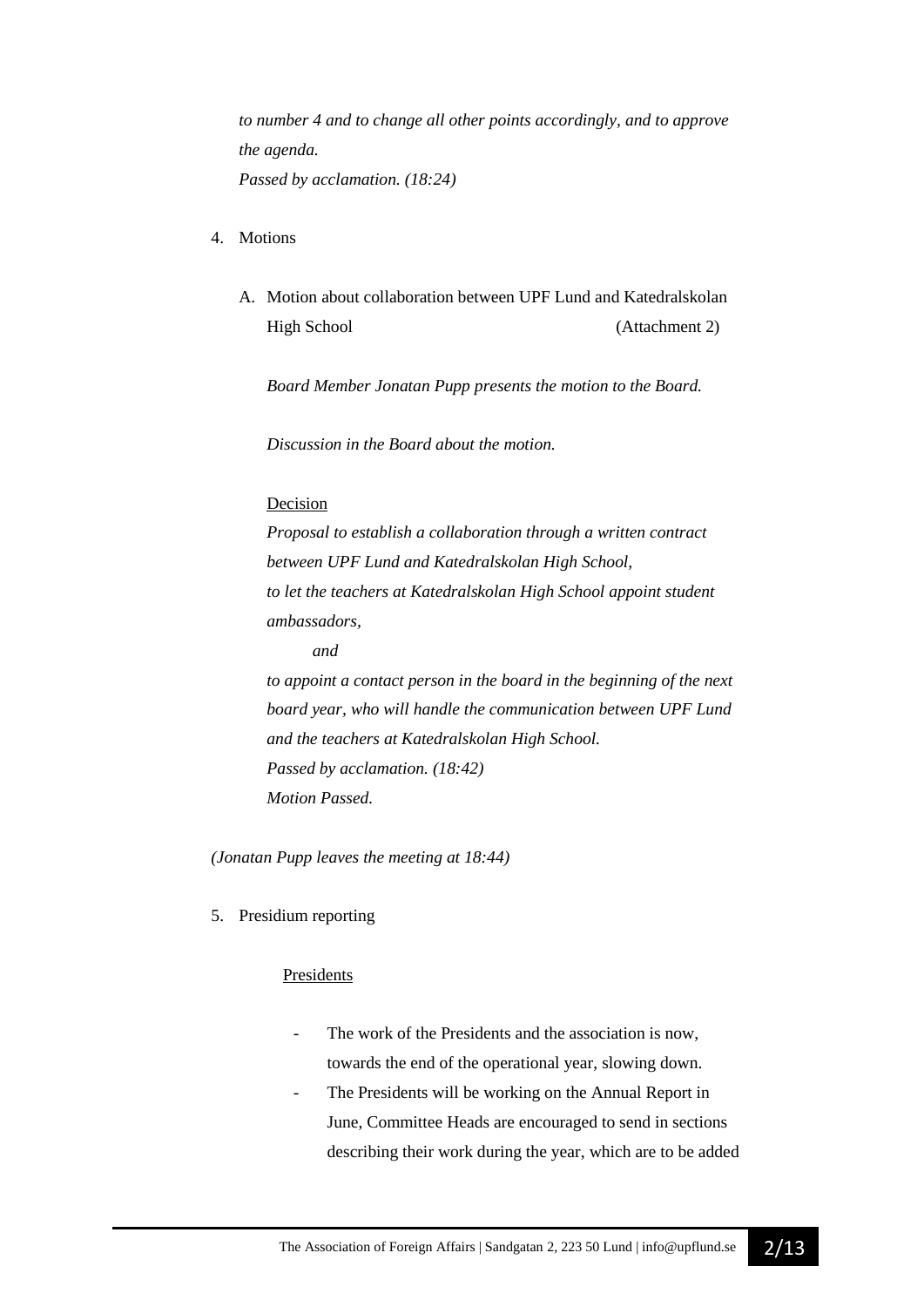to the Annual Report.

## **Secretary**

- The new member registry, CoachHippo, is more or less working, Secretary Leon Klingborg is trying to modify the registry to accommodate for the Senior Collegium.
- An e-mail informing members about GDPR and UPF's new procedures regarding personal information has been sent out to all members and previous members about whom UPF stores personal information.

### UFS Representative

- The UFS convention will be held in Uppsala next year, there has been a discussion on why UFS events tend to be arranged in Uppsala.
- The Belarus Project report has been sent in together with an application for a continuation of the project.
- The Belarus Project has been presented to Forum Syd and was well received.
- UFS Representative Julia Bergström chaired the UF Malmö annual election meeting.
- Many from UPF and UFS are going to Strasbourg for the European Youth Event.

### Treasurer

- Tomorrow  $31<sup>st</sup>$  of May will be the last day to submit receipts in order to be reimbursed for UPF related expenses.
- As of now it seems that the there will be a small surplus of funds in this years accounts.

# Head of IT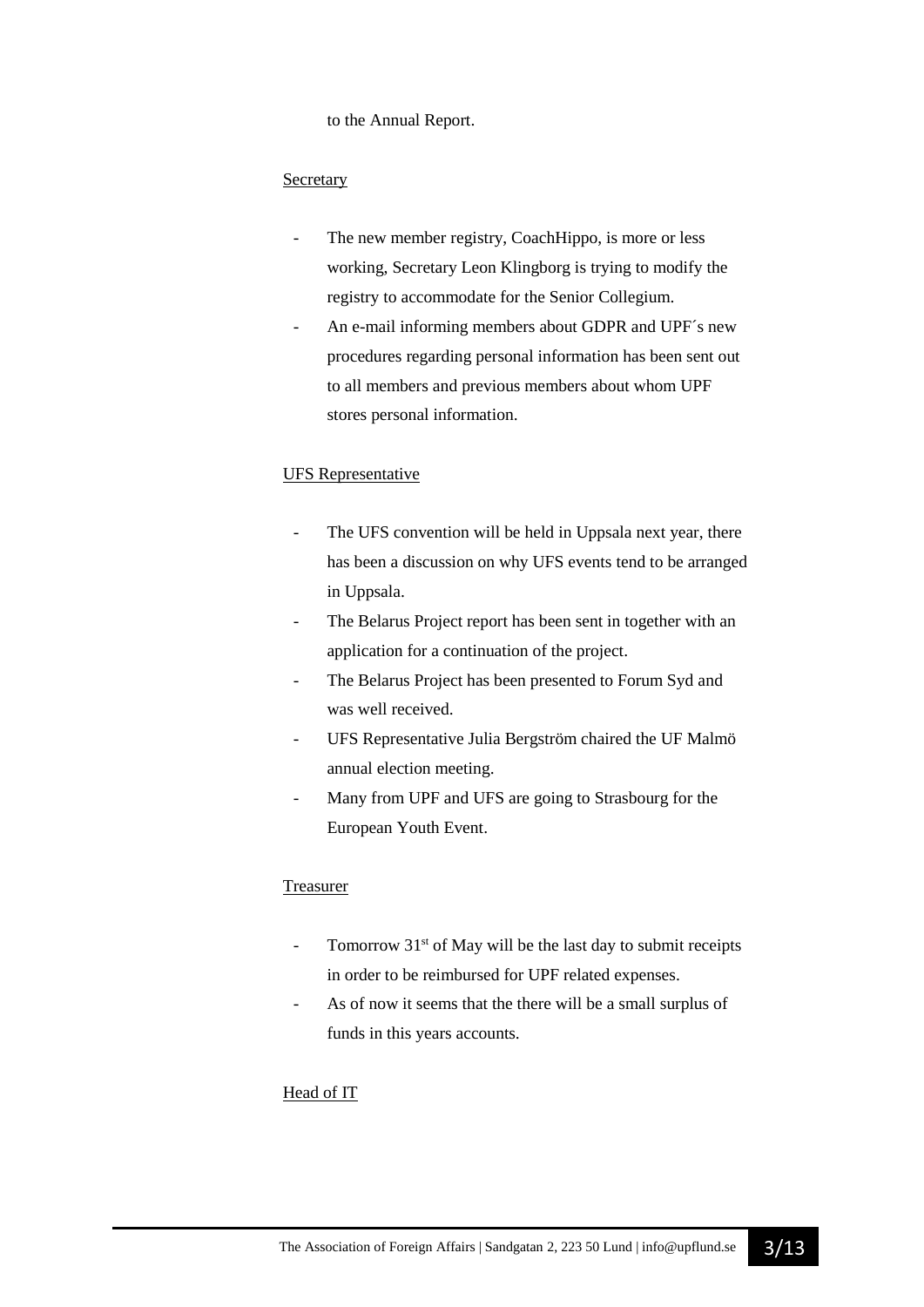- The link for online signup had been updated in accordance with GDPR standards.
- 6. Committee reporting

## Magazine Committee

- The last issue of the operational year has been printed and posted and will now soon be published online.
- Exchange Belarussian Media School application has been sent in.

*Discussion in the Meeting about the Belarusian Media School.*

*(Meeting paused at 19:04) (Christopher Andersson and Hanna Kanon leave the meeting during the pause) (Chair Ebba Coghlan declares the meeting open at 19:19)*

# PR Committee

- Few things left to post on social media, examples of what is to left to be posted are the movie and a year in review photo album.
- Pictures from the Ball have now been published on facebook.

### Lecture Committee

- The Lecture Committee have now hosted their last lecture for the operational year, it was on cyber warfare and is a part of the Between Peace and War theme.
- The Lecture Committee has had 44 lectures this operational year.

### Activity Committee

The Committee is happy with the Ball, and the waltz lessons.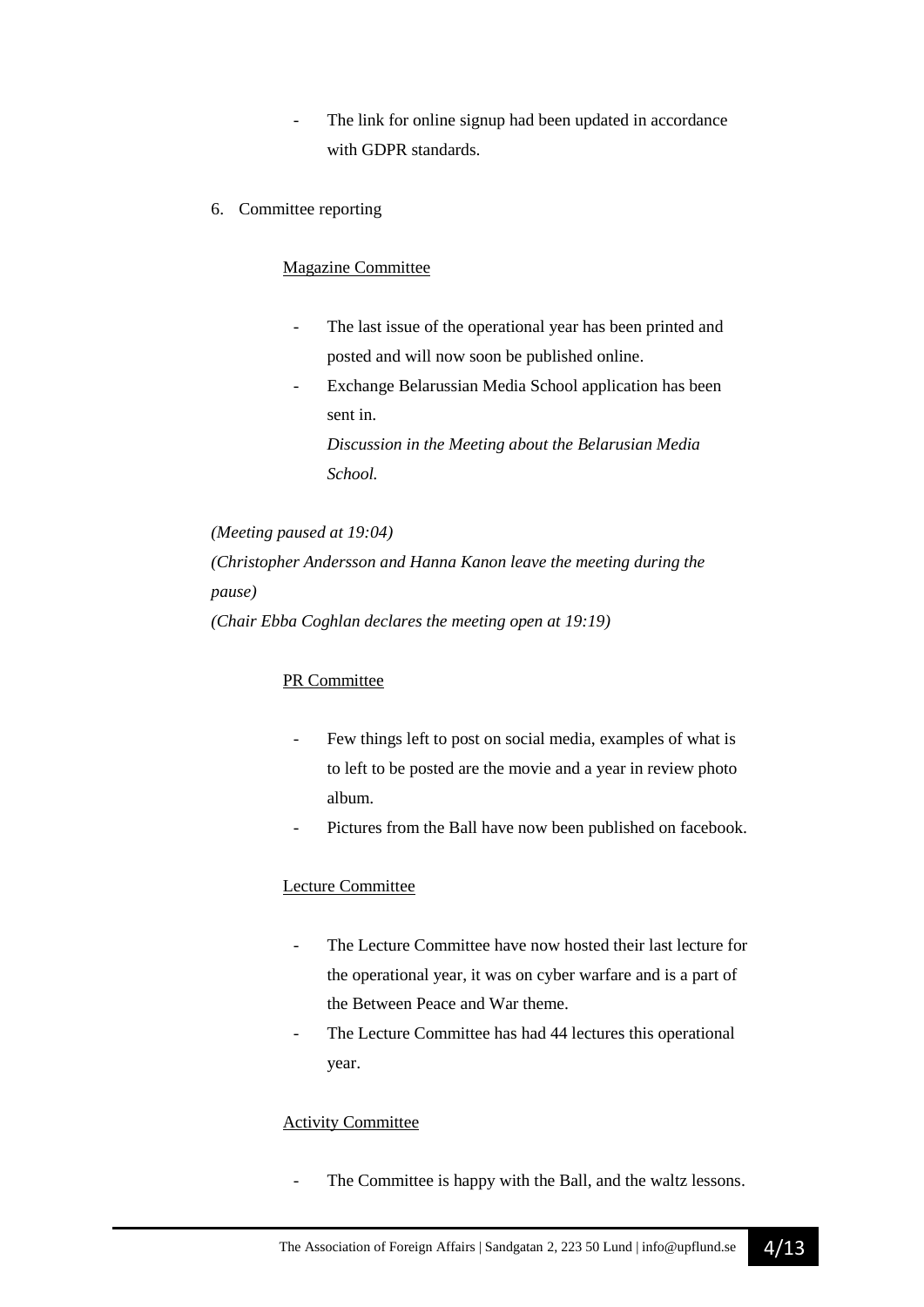- The Heads of the Activity Committee encourage everyone to answer the survey about the ball.
- The Committee has had a potluck dinner and are thankful towards the participants for contributing to a nice event.

# Career Committee

- The Committee went to Stockholm with the Prep-course and the Mentorship program, examples of visits made are to the residence of the British ambassador, to KREAB and to UD.
- The last prep-course, with Katarina Areskoog, was held last week.

# Travel Committee

- Pins have been bought and received, about 300 of them, a suggestion is to sell them for 20 SEK each.
- A cooperation agreement with International Debate in Copenhagen has been signed.
- It might be possible to get a better deal when buying tea at Lundatea.

# Webzine Committee

- The Heads of the Webzine Committee are thankful for gifts received from the committee members.
- The last article of the operational year will soon be published.

# Radio Committee

- The last show of the operational year was aired last week.
- The Committee has had a kick out together with the media committees.
- 7. UFS Election Meeting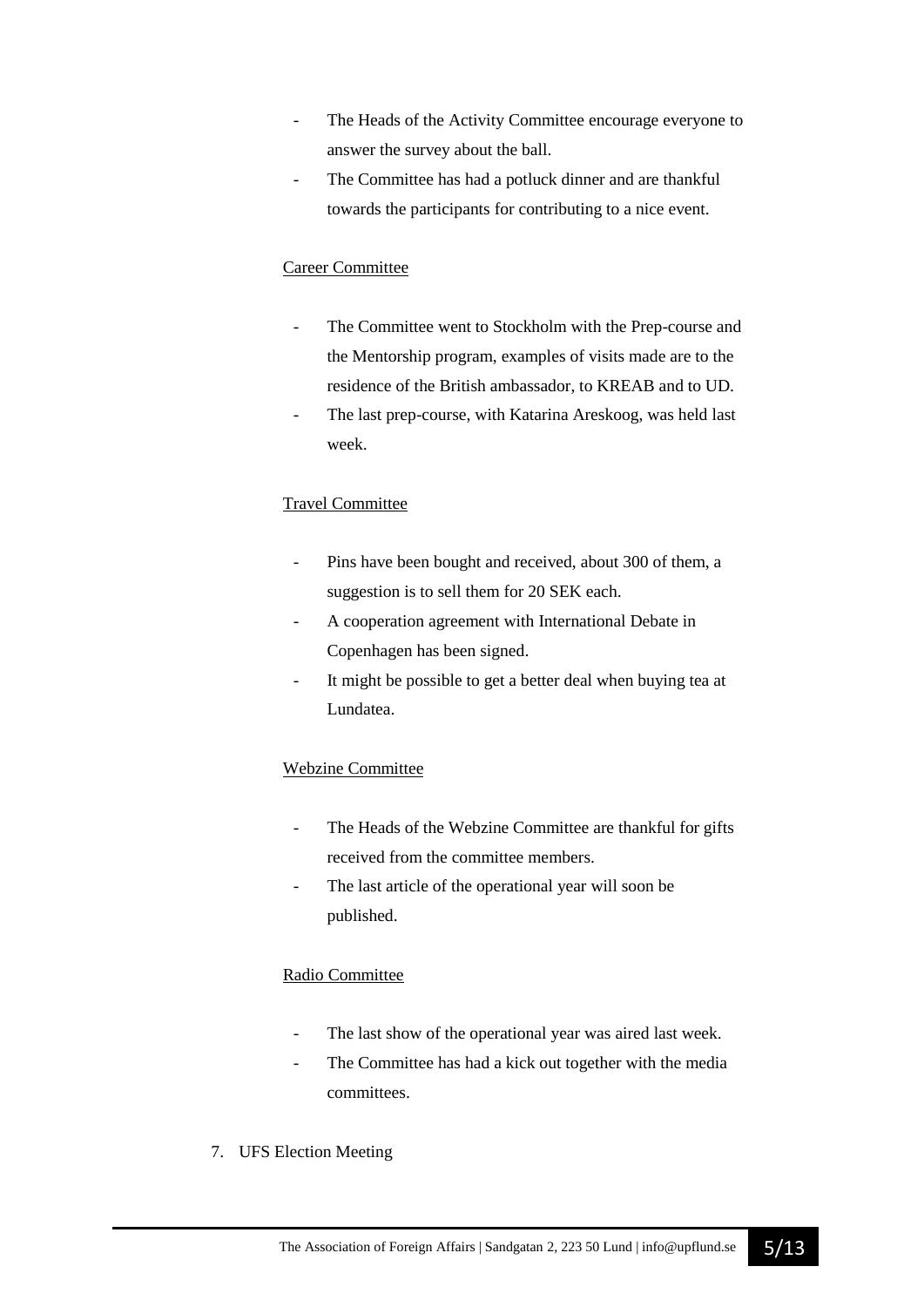*(Hanna Kanon enters the meeting at 19:38)*

*UFS Representative Julia Bergström informs the meeting of the results of the UFS election meeting.* 

The UFS budget seems to have gotten significantly larger and a few new budget posts have been added. Examples are the new member registry system for UFS and its member associations, CoachHippo, and travel compensation. The knowledge exchange fund was nearly removed but after an amendment was proposed 7 000 SEK was assigned.

UPF´s motion about election process was rejected. The motion was aimed to let the election committee of UFS nominate all positions (not only board positions) and to have a standard where a majority of the election committee is present at the interviews with candidates. The arguments against the motions summarized are: it would be too time consuming for the election committee; and a wish to have a more thorough investigation on how procedures are best designed before they are regulated.

#### Elected board of UFS for the working year of 2018/19

President: Hanna Waerland. She thinks articles being published in UFS´s name is a good thing and wants to open up the committees in UFS to all member associations members.

Vice president: Sackari Perikoski. He wants more communications and exchange between UFS and its member associations as well as cooperation with other similar associations in other countries. On the question of articles he thinks UFS should enlighten, but not create opinion. He also wants to work on the democratic process within UFS.

Treasurer: Niklas Wahlgren.

Communicator: Shanu Altar.

Secretary: Julia Bergström.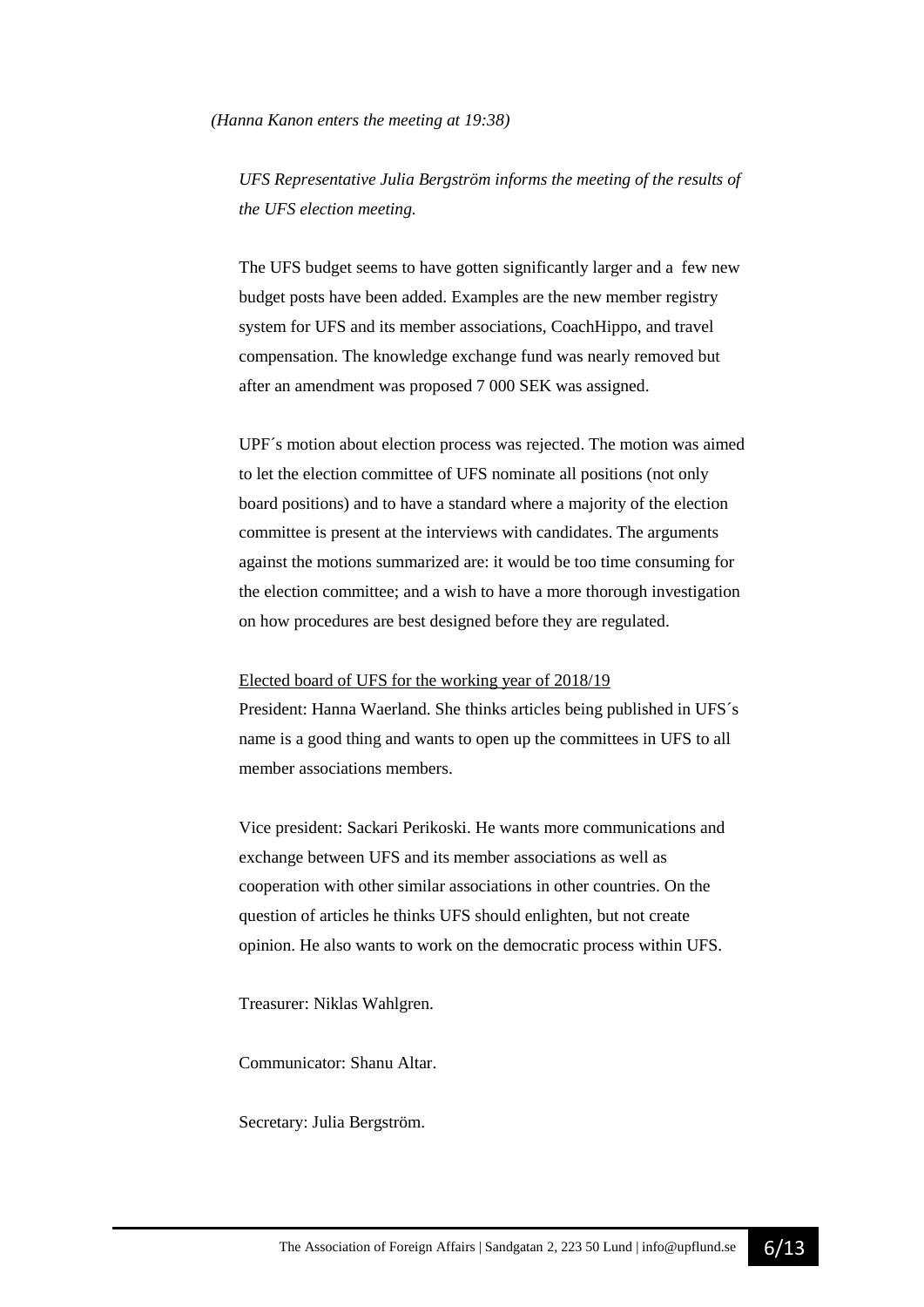#### 8. Other points

a) Handover process

All Board Members and soon to be Board Members should have handover process with meetings and documents, it should also be made clear that it is always possible to reach out to predecessors.

Project integration did not send in a motion to the annual election meeting but might do so to a board meeting or the upcoming annual meeting.

b) Practicalities

Traxcards need to be handed back to studentinfo in order to get deposit back.

Keys need to be handed to the successor of your position.

c) Annual Report

The deadline for submitting sections to the Annual Report is today, the 30<sup>th</sup> of May. The Annual Report will be presented to the annual meeting in the fall.

d) Senior Collegium Nominations

*Antoine Schibler, Suhaib Ibrahim, Marie Hoso, Isabelle Karlsson, Svaantje Marten, Henry Stout, Fredrika Jussil, Sam Maude, Hans Brunk, Sanjin Alagic, William Hopkinson, Peter Norris, Joakim Kämpe, Chloe Marty and Anne-Kathrin Schmidt are nominated by the Board.*

#### Decision

*Proposal to select the above mentioned active members to be members of the Senior Collegium.*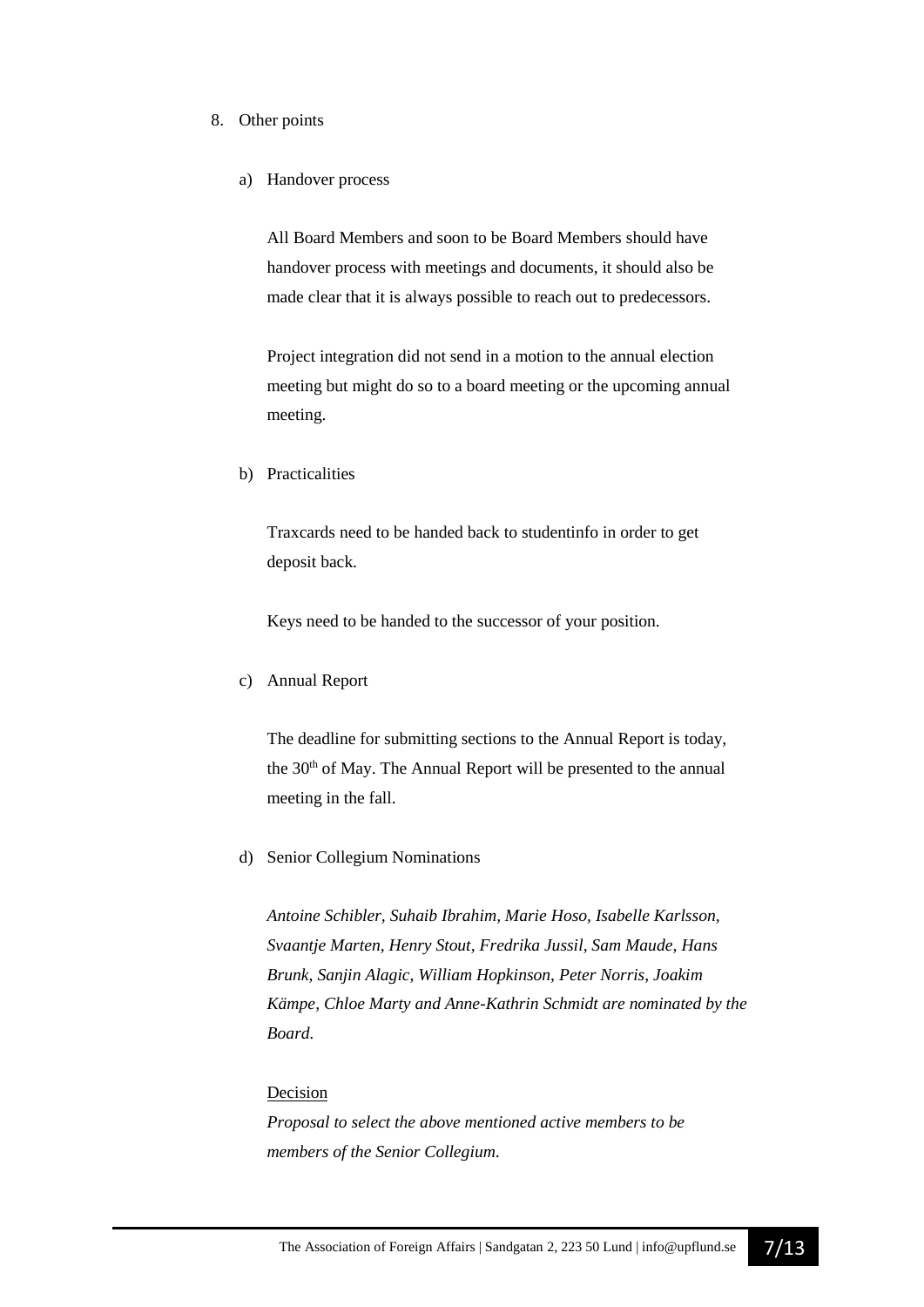*passed by acclamation (20:19)*

- 9. Confirmation of next board meeting *To be decided by the President of UPF for the operational year of 18/19 Michal Gieda.*
- 10. Meeting adjourned

*President elect Michal Gieda declares the meeting adjourned at 20:24.*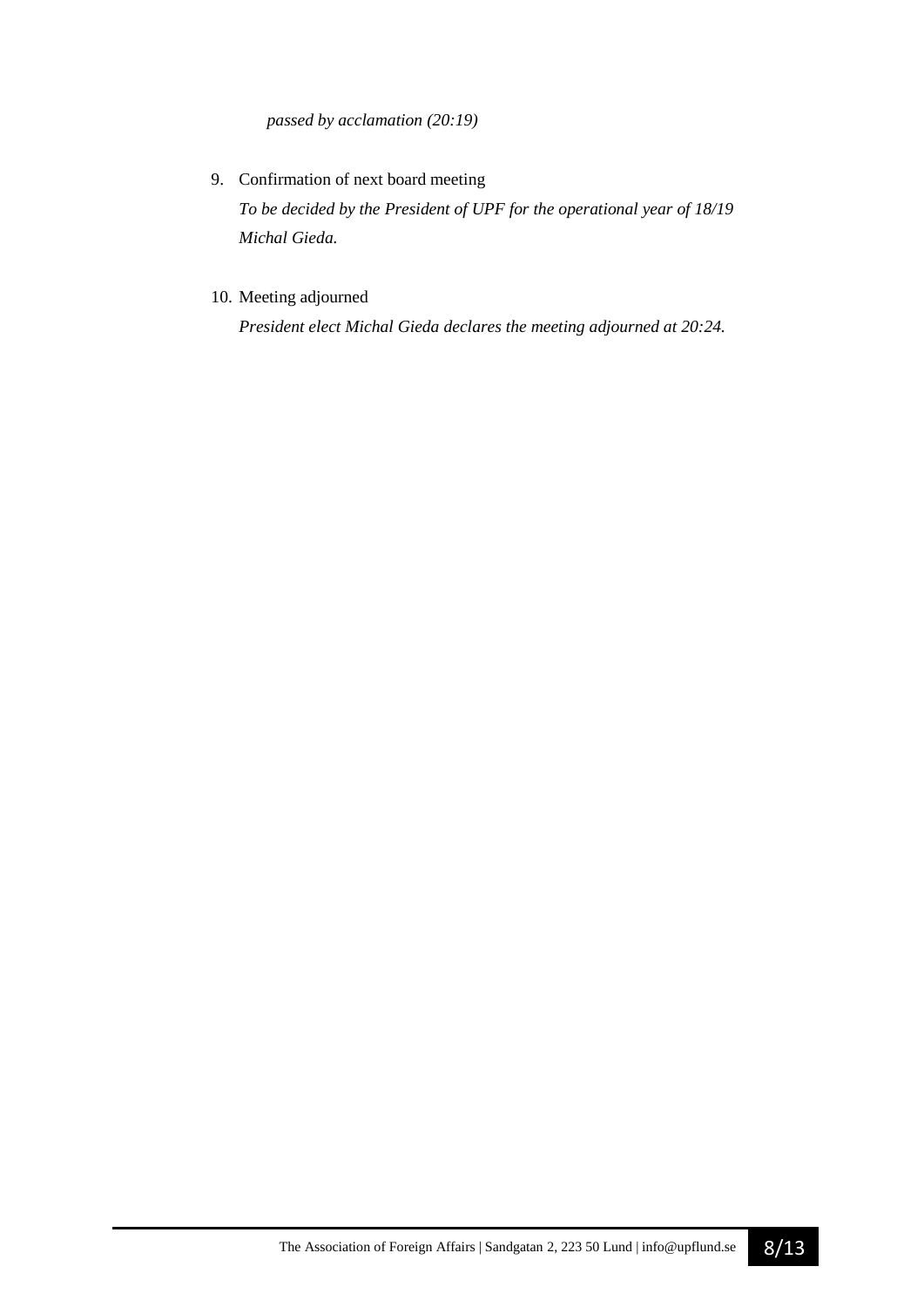Leon Klingborg, Secretary Ebba Coghlan, President

*\_\_\_\_\_\_\_\_\_\_\_\_\_\_\_\_\_\_\_\_\_\_\_\_\_ \_\_\_\_\_\_\_\_\_\_\_\_\_\_\_\_\_\_\_\_\_\_\_\_\_* 

\_\_\_\_\_\_\_\_\_\_\_\_\_\_\_\_\_\_\_\_\_\_\_\_\_ \_\_\_\_\_\_\_\_\_\_\_\_\_\_\_\_\_\_\_\_\_\_\_\_\_

Glenn Lio, Attester Lovisa Lundin Ziegler, Attester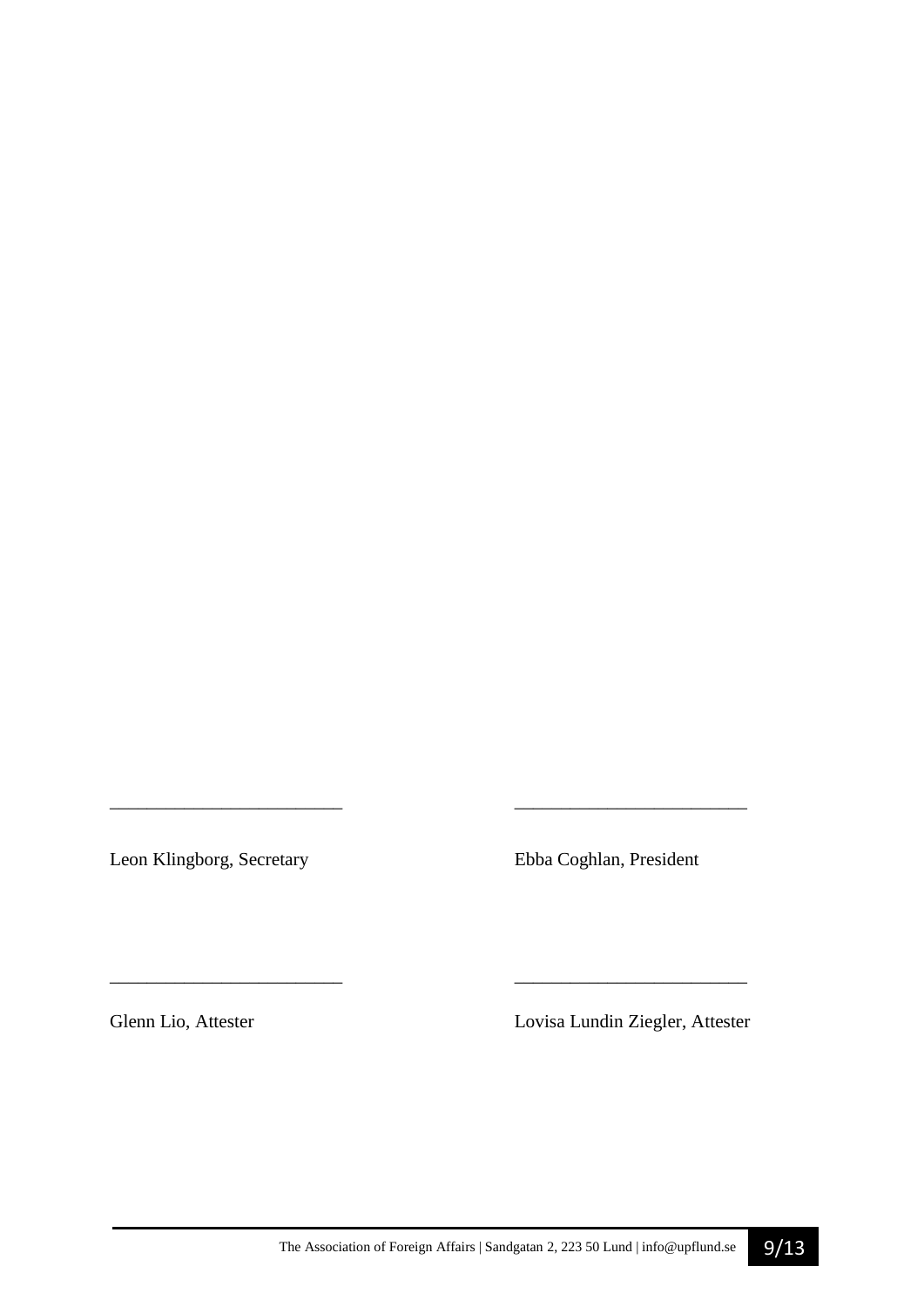# Attachment 1



LUND • EST. 1935

# **Handover Board Meeting**

2018-05-30, 18 – 20:30

Venue: Eden Room 222A

- 1. Opening of the meeting
- 2. Election of chair, secretary, attesters and vote counters of the meeting
- 3. Approval of the agenda
- 4. Presidium reporting
- 5. Committee reporting
- 6. UFS Election Meeting
- 7. Motions
	- 1. Collaboration between UPF Lund and Katedralskolan High

School

- 8. Other points
	- 1. Handover process
	- 2. Practicalities
	- 3. Annual Report
- 9. Confirmation of next board meeting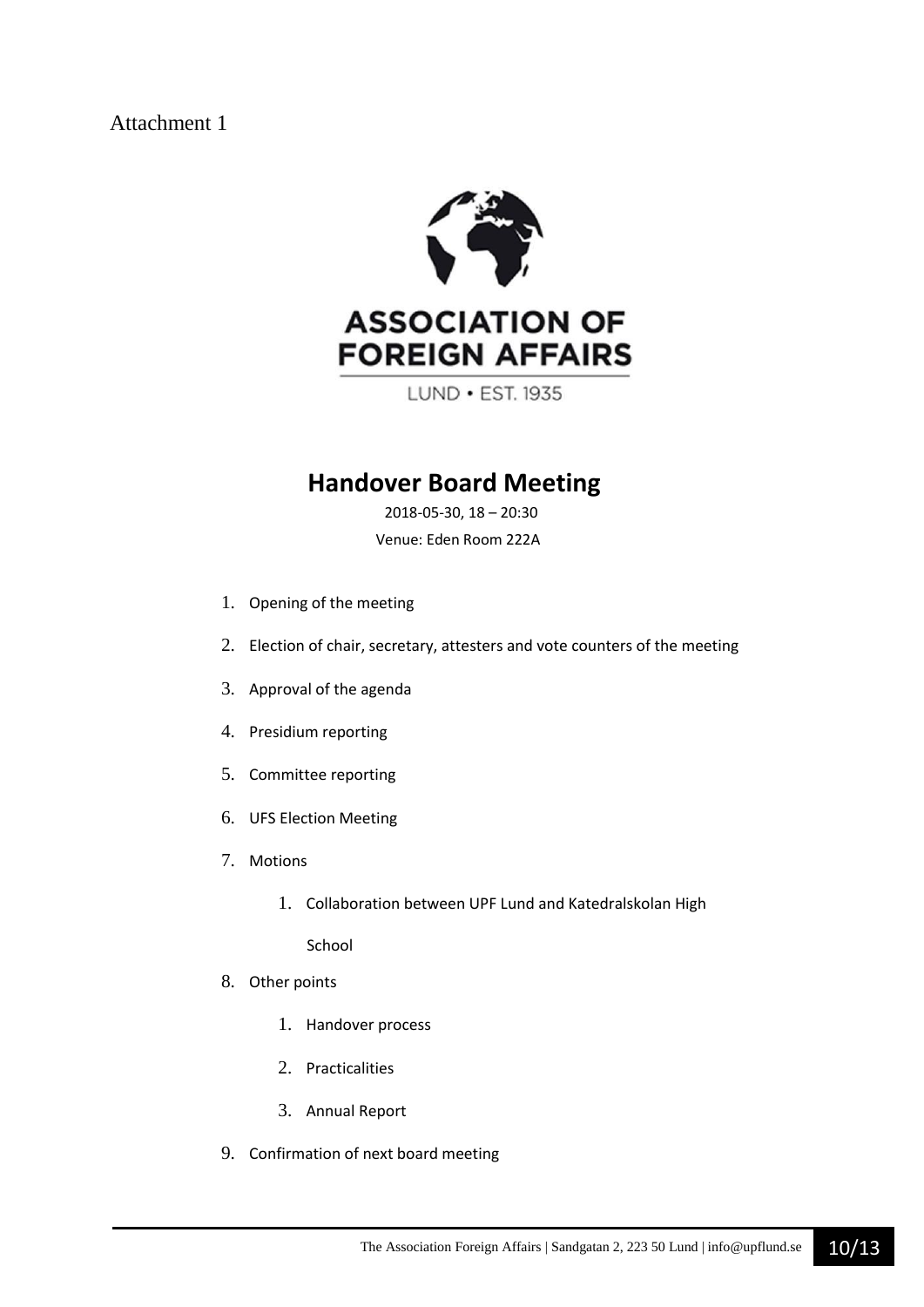# 10. Meeting adjourned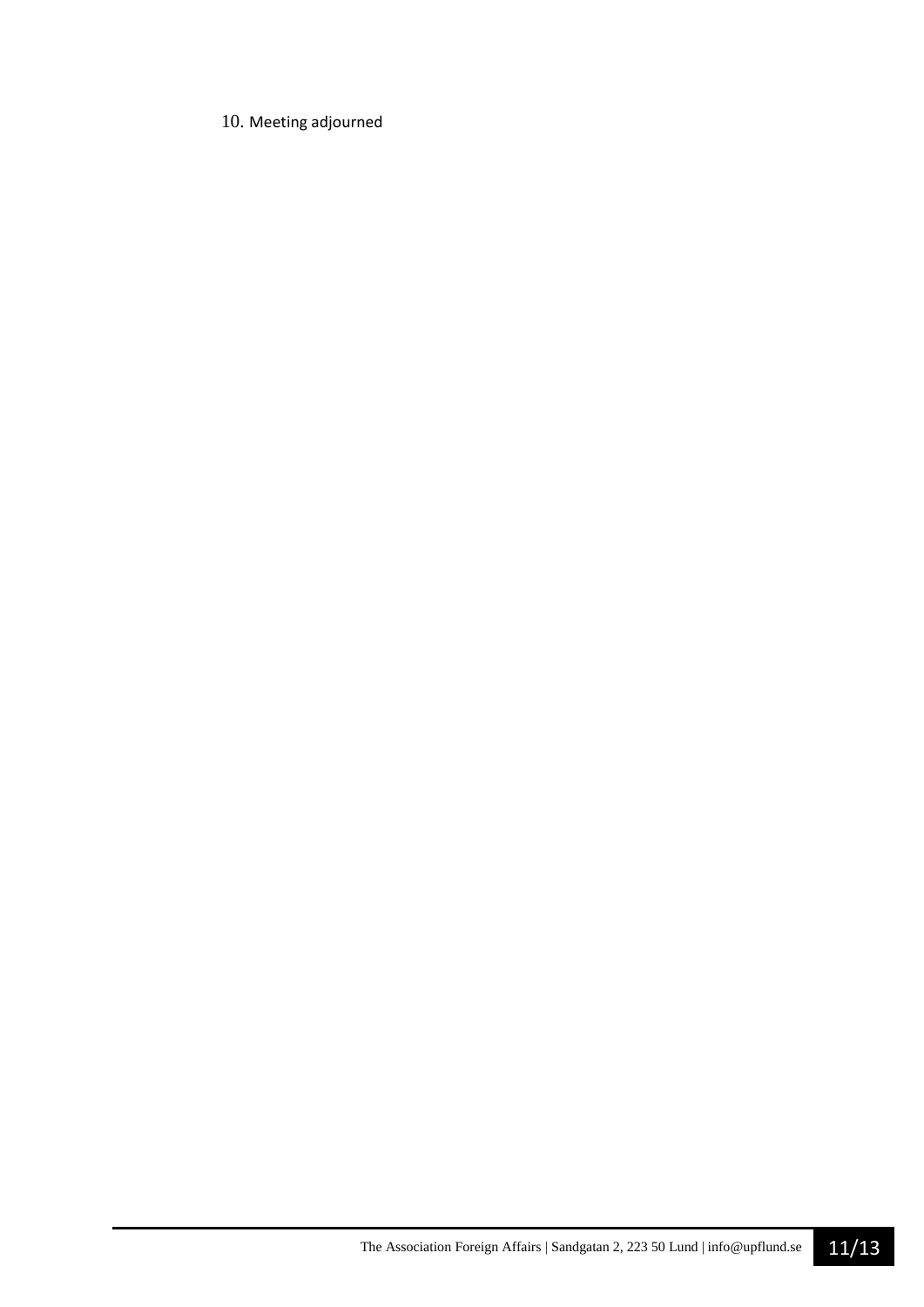# Attachment 2



# **Motion about Collaboration between UPF Lund and Katedralskolan High School**

### **Background**

Education is Lund's raison d'être. This is clearly reflected in the prominent high schools that are situated here, who every year send out thousands of graduates, eager to put their acquired knowledge into action. In fact, the pressure to apply to Lund's high schools have accumulated to such a feat that a new high school is to be started in 2018. In addition, the high schools in Lund municipality have always maintained an international atmosphere. This can be traced to the established International Baccalaureate Diploma Programme at Katedralskolan as well as to the collaborations between the high school Polhemskolan and the Swedish School in London, Ecole Suédoise de Paris and the Asociación del Colegio Escandinavo de Madrid. High school students in Lund are very probable to apply for Lund University. Additionally, the UPF bylaws clearly state that high school students can be members.

# **Purpose**

In order to make sure that we get the attention of Swedish high school students, we suggest that UPF Lund establishes a collaboration with the high school Katedralskolan. This collaboration entails that a few individual, ambitious high school students in their final year, will receive the offer from their high school teachers to become ambassadors for UPF Lund at their school. Their role is mainly to keep in touch with a contact person in the board that will be responsible for informing the ambassador about UPF's work and activities. In addition. they will get a free membership for one year. Eventually, the student ambassadors would arrange one lecture together alongside the Lecture Committee throughout the academic year, in order to integrate them further in UPF Lund's work. Additional projects could also be arranged throughout the board year, in accordance with the student ambassadors and the board's wishes.

Furthermore, a contact person from the board will be chosen in the beginning of the new board year, who will stay in contact with the teachers at Katedralskolan regarding the collaboration. This contact person will be responsible for making the collaboration take place as well as for information sharing between UPF Lund and Katedralskolan. The information sharing could include the sharing of contact details to lecturers, informing about various events organized by both parties etc.